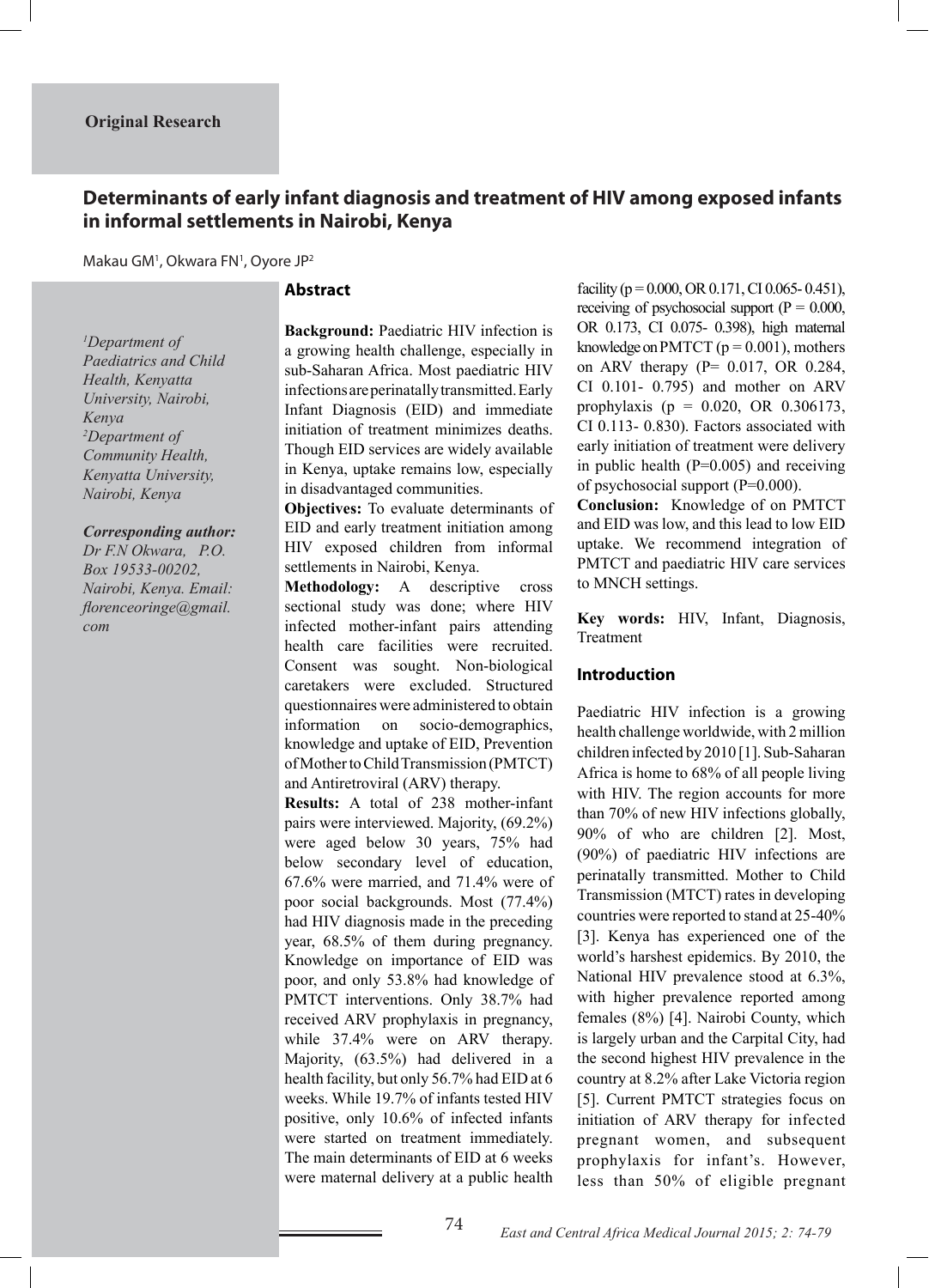women receive either intervention [5]. Low utilization of Ante-Natal Care (ANC) services (47%) and low rate of hospital deliveries which stands at 44% were reported to contribute to this status [6].

 Previous studies indicated that infected children deteriorate rapidly due to immature immune systems [7] and that if untreated, one third of infected children die by the end of the first year, and 50% by the end of the second year [8,9]. It was further observed that Early Infant Diagnosis (EID) enables infected children to be identified prior to development of clinical disease and that early treatment reduces infant mortality by 76% and HIV progression by 75% [10]. In a South African study, 80% of infected well children at 6 weeks progressed to become eligible to ARV therapy by 6-12 months of age [11].

 Kenyan guidelines recommend EID at 6 weeks and immediate initiation of treatment within 2-4 weeks of diagnosis to minimize deaths [12]. Notwithstanding, by 2010, only 28% of HIV Exposed Infants (HEI) were tested within 2 months, and only 23% received cotrimoxazole prophylaxis [13]. Efforts were put in place to provide wider access of EID services and treatment for HEI, including those in resource poor settings. These services became availed for free in all public facilities [12]. By 2011, 64% exposed infants had EID, and of 170,000 Kenyan children eligible for treatment, only 21% were started on treatment [2] which is still much below the required figure according to WHO guidelines. The objective of this study, therefore was to determine the factors that influence uptake of these services in informal settings in Nairobi, Kenya.

## **Materials and Methods**

This was a cross sectional descriptive study conducted at two informal settlements in Nairobi, Kenya. The two health facilities selected offered EID and HIV treatment services for free. Subject enrollment started from January 2013 to June 2013. Random sampling of HIV infected women attending health care facilities at Child Welfare Clinics (CWC), Comprehensive Care Clinics (CCC) or sick child services was conducted. Structured interview schedules were used to get sociodemographics information, HIV diagnosis and treatment, PMTCT and EID knowledge and practice. Non-biologic caretakers were excluded in the study. Focus Group

Discussions (FGDs) with HIV infected women and Key Informant Interviews (KII) with staff at the health centers provided secondary data. Ethical approval was obtained from Kenyatta University Ethics Review Committee, the Kenya National Council of Science and Technology, and the health facility in-charges. Signed consent was sought from the mothers after successful explanation of purpose of the study.

 Data collected was coded, entered and analyzed using Statistical software; SPSS version 19.1. Household characteristics are presented as frequencies, percentages, means and ratios. Cross tabulations were done and associations were established by chi-square  $(X^2)$ . Inferential statistics (P-value, confidence intervals,  $X^2$ ) were used to establish factors that predicted EID uptake. Statistical significance level was fixed at P<0.005. Logistic regression was used to test the relationship of variances of EID uptake and treatment.

*Maternal characteristics:* There were a total of 238 mother – infant pairs enrolled; age range was  $18 - 45$ years of whom the majority (69.2%) were aged below 30 years (Table 1). Most (76.0%) had primary level of education or below, 67.6% were married, and 71.4% were from poor social backgrounds, with monthly household income of less than US \$ 22.2. Regarding the timing of the HIV diagnosis, 37.4% were diagnosed more than 2 years prior to the study, 39.9% 1-2 years and 27% were diagnosed less than one year earlier. Based on the term of pregnancy, HIV diagnosis was made during pregnancy in 68.5% of the mothers while 19.7% were diagnosed during a sickness episode. Regarding their PMCTC, knowledge level, only 5.9% recorded high levels whereas 53.8% recorded low awareness levels. Only 77.3% respondents had heard about EID, 55.5% of who heard had about it during pregnancy from a health worker. None reported to have heard of it from mass media. On importance of EID, majority (68.1%) reported that it allowed them to know the child's HIV status, while 22.7% did not understand its importance. On the treatments recommended for HIV Exposed Infants (HEI), 70.4% of the women knew of ARV therapy and only 48.9% knew about cotrimoxazole prophylaxis. However, 18.9% were not aware of any medications required by HEI. Findings on their PMTCT care information indicated that 38.7% received ARV prophylaxis, 37.4% were on ARV therapy and 23.9% were not on any intervention. Most (63.5%) had delivered in a health facility while 26.5% delivered at home.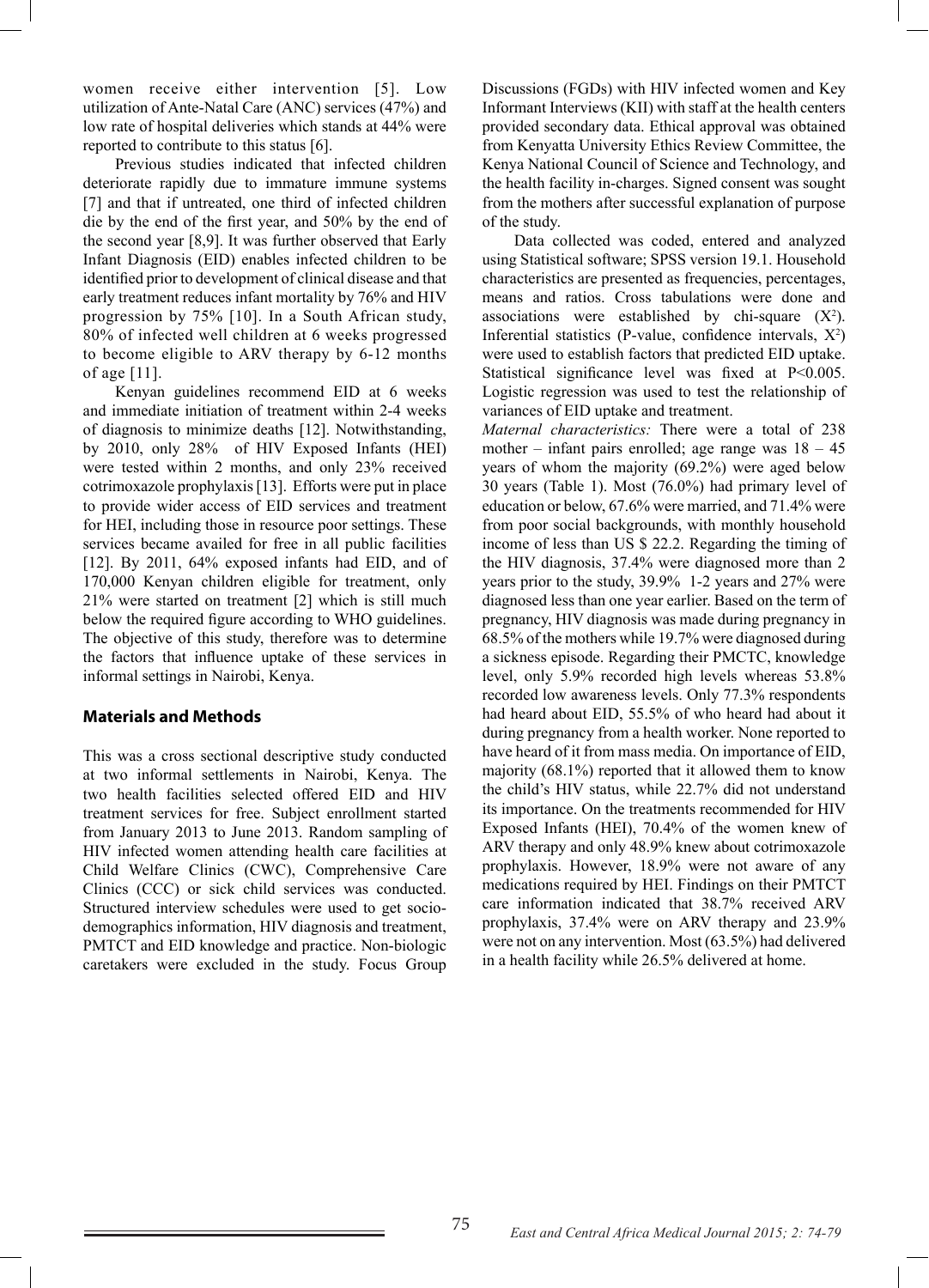|  |                           | Table 1: Maternal demographic and heath related |  |  |
|--|---------------------------|-------------------------------------------------|--|--|
|  | characteristics $(n=238)$ |                                                 |  |  |

| Characteristic                          | ( %)         |
|-----------------------------------------|--------------|
| Age(years)                              |              |
| $20$                                    | 15           |
| $21 - 30$                               | 54.2         |
| $23 - 40$<br>$<$ 40                     | 28.6         |
|                                         | 2.1          |
| Level of education                      |              |
| Non-formal<br>Primary                   | 4.6<br>71.4  |
| Secondary                               | 18.9         |
| Tertiary                                | 5.0          |
| Marital status                          |              |
| Married                                 | 67.6         |
| Single                                  | 12.6         |
| Separated/divorced                      | 17.6         |
| Widowed                                 | 2.1          |
| Monthly household income (Ksh.)         |              |
| $<$ 2000                                | 71.4         |
| 2001-5000                               | 16.4         |
| 5001-10,000<br>>10,000                  | 9.2<br>2.9   |
| Maternal PMTCT knowledge                |              |
| Low                                     |              |
| Average                                 | 53.8<br>40.3 |
| High                                    | 5.9          |
| Maternal knowledge on importance of EID |              |
| To know child's status                  | 68.1         |
| identiy the HIV infected                | 8.4          |
| No importance                           | 22.7         |
| Prevent HIV infection in child          | 0.8          |
| Knowledge of treatment of HEI           |              |
| <b>ARV</b>                              | 70.4         |
| Cotrimoxazole                           | 48.9         |
| Other                                   | 5.0          |
| Time since last HIV diagnosis (Months)  |              |
| $<$ 6                                   | 5.9          |
| $6 - 12$<br>$12 - 24$                   | 16.8<br>39.9 |
| >24                                     | 37.4         |
| When HIV diagnosis was made             |              |
| During pregnancy                        | 19.7         |
| Sickness/Unwell                         | 19.7         |
| <b>VCT</b>                              | 9.6          |
| Home based DTC                          | 0.8          |
| PMTCT intervenntion received            |              |
| ARV prophylaxis                         | 38.7         |
| ARV therapy                             | 37.4         |
| None                                    | 23.9         |
| Place of delivery                       |              |
| Home                                    | 26.5         |
| Public health facility                  | 36.1<br>37.4 |
| Private health facility                 |              |

*Infant characteristics*: Out of the 238 study infants, 43.3% were aged below 9 months and the median age was 6 weeks, and male: female ratio was 1:1. Majority, (96.0%) were on exclusive breastfeeding. On postnatal PMTCT interventions received, 65.5% were on ARV prophylaxis, while 47.8% were on cotrimoxazole. However, only 56.7% of the infants were examined for HIV by dried blood spot at 6 weeks. Diagnosis by PCR HIV DNA tested positive for 19.7% of the infants. Treatment data indicated that only 10.6% of the infected infants were started on treatment immediately.

*Determinants of EID in HIV exposed infants:* Sociodemographic factors that were significantly associated with EID were mother's age ( $p = 0.024$ ) and household income ( $p = 0.000$ ). Mother's knowledge of EID ( $p =$ 0.000), PMTCT intervention ( $p = 0.000$ ), and public facility delivery ( $p = 0.000$ ) were other statistically significant determinants. The factors that determined EID is presented in Table 2.

**Table 2:** Maternal factors that determined early infant diagnosis at 6 weeks

|                                                          |                     |                             | EID at 6 weeks      |                             |                                           |  |
|----------------------------------------------------------|---------------------|-----------------------------|---------------------|-----------------------------|-------------------------------------------|--|
| Characteristic                                           | No.                 | (% )                        | No.                 | (% )                        | Chi-square                                |  |
| Age (years)                                              |                     |                             |                     |                             |                                           |  |
| $<$ 20<br>21-30<br>23-40<br>$<$ 40                       | 22<br>82<br>28<br>3 | 16.3<br>60.7<br>20.7<br>2.2 | 14<br>47<br>40<br>2 | 13.6<br>45.6<br>38.8<br>1.9 | $X^2=9.423$<br>$df = 3$<br>$p = 0.024$    |  |
| Level of education                                       |                     |                             |                     |                             |                                           |  |
| Non-formal<br>Primary<br>Secondary<br>Tertiary           | 5<br>96<br>25<br>9  | 3.7<br>71.1<br>18.4<br>6.7  | 6<br>74<br>20<br>3  | 5.8<br>71.8<br>19.4<br>2.9  | $X^2 = 2.327$<br>$df = 3$<br>$p = 0.507$  |  |
| Marital status                                           |                     |                             |                     |                             |                                           |  |
| Married<br>Single<br>Seperated/Di-<br>vorced<br>Widowed  | 13<br>97<br>24<br>1 | 9.6<br>71.1<br>17.1<br>0.7  | 17<br>64<br>18<br>4 | 16.5<br>62.1<br>17.5<br>3.9 | $X^2 = 5.819$<br>$df = 3$<br>$p = 0.121$  |  |
| Monthly household income(Ksh)                            |                     |                             |                     |                             |                                           |  |
| $<$ 2000<br>2001-5000<br>5001-10,000<br>>10,000          | 81<br>30<br>18<br>6 | 60.0<br>22.2<br>13.3<br>4.4 | 89<br>9<br>4<br>1   | 86.4<br>8.7<br>3.9<br>1.0   | $X^2 = 21.589$<br>$df = 3$<br>$p = 0.000$ |  |
| Maternal PMTCT<br>Knowledge                              |                     |                             |                     |                             |                                           |  |
| Low<br>Average<br>High                                   | 46<br>76<br>13      | 34.1<br>56.3<br>9.6         | 82<br>20<br>1       | 79.6<br>19.4<br>1           | $X^2 = 52.981$<br>$df = 2$<br>$p = 0.000$ |  |
| Maternal PMTCT<br>intervention during<br>pregnancy       |                     |                             |                     |                             |                                           |  |
| ARV prophylaxis<br>ART<br>No intervention                | 58<br>62<br>15      | 56.0<br>45.9<br>48.1        | 34<br>27<br>42      | 26.2<br>40.8                | $X^2 = 29.478$<br>$df = 2$<br>$p = 0.000$ |  |
| Place of delivery                                        |                     |                             |                     |                             |                                           |  |
| Public health<br>facility<br>at home<br>Private facility | 65<br>18<br>52      | 48.1<br>13.3<br>38.5        | 21<br>45<br>37      | 20.4<br>43.7<br>35.9        | $X^2=33.793$<br>$df = 2$<br>$p = 0.000$   |  |

76 *East and Central Africa Medical Journal 2015; 2: 74-79*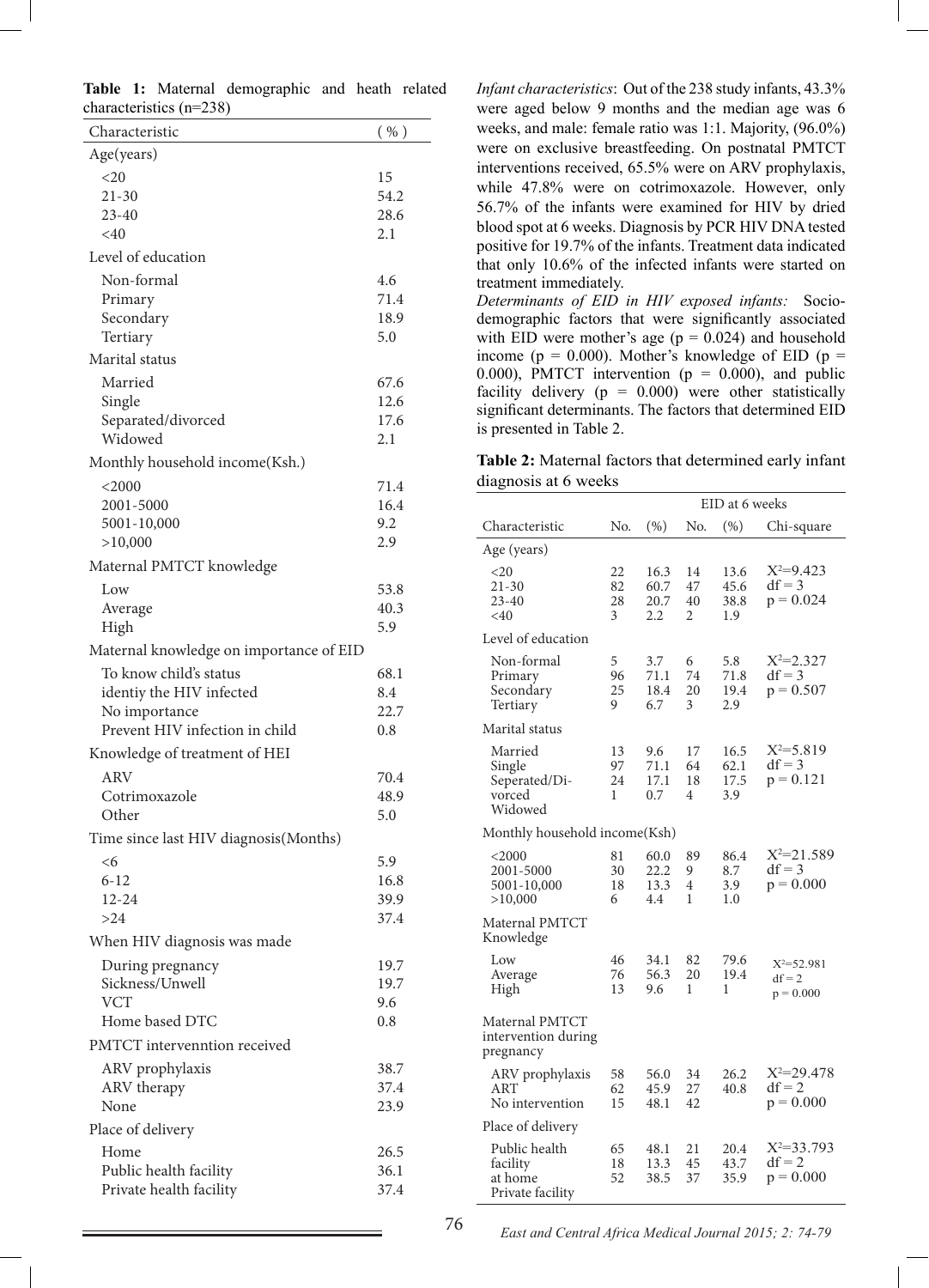Infant characteristics associated with EID uptake were age of infant ( $p = 0.000$ ), immunization status ( $p = 0.000$ ), ARV prophylaxis therapy ( $p = 0.000$ ), and cotrimoxazole prophylaxis therapy (p=0.000). Service delivery determinants of adherence to EID and treatment of HEI were belonging to a support group  $(p=0.000)$ . On logistic regression to determine variables that had a relationship with EID, the factors that showed statistical significance were delivery at a health facility ( $p = 0.000$ , OR 0.171, CI 0.065 - 0.451), receiving of psychosocial support  $(p = 0.000, \text{ OR } 0.173, \text{ CI } 0.075 - 0.398)$ , high maternal knowledge on PMTCT  $(p = 0.001)$ , and mothers on ARV therapy ( $p = 0.017$ , OR 0.284, CI 0.101- 0.795) and mothers on ARV prophylaxis ( $p = 0.020$ , OR 0.306173, CI 0.113- 0.830).

*Determinants for initiation of ARV treatment:* Factors associated with initiation of treatment were mainly health facility factors. Those who had delivered in public health facility were more likely to start treatment (p =0.005). Membership to a support group was associated with early treatment initiation  $(p=0.000)$ . From the FGDs and KII, the factors that constrained adherence to EID included accessibility of the health facilities, long waiting times especially at the pharmacy, lack of training of staff on EID and ARV therapy, weak linkages and communications between children attending MNCH to CCCs for prophylaxis or ART or cotrimozaxole prophylaxis for HEI. On the other hand, reasons given for failure to initiate ARV therapy was mainly lack of time to take child to the CCC (54.8%), lack of information from health care providers (26.0%), and poor counseling offered by staff (11.9%). Denial of mothers to accept their own and subsequently infant's HIV status was also a common barrier to uptake.

## **Discussion**

In Kenya 170,000 children were eligible to treatment by 2011, but only 21% accessed it [2]. Kenyan guidelines recommend EID at 6 weeks and immediate initiation of treatment within 2-4 weeks of diagnosis to minimize infant mortality [12]. The 56.7% of adherence observed in the current study, which is higher than the national average of 35% [14], is yet too low to make a significant impact in the reduction of HIV infant mortality rate. As regards PMTCT treatments instituted, 65.5% of the infants were on ARV prophylaxis, while 47.8% were on cotrimoxazole. Majority, 93.4% of respondents had attended at least one ANC clinic visit and 97% were tested during pregnancy and the rates were more or less similar to the national figures of ANC attendance of 92%, and that of HIV counseling and testing of 92% [6]. The improved EID uptake was attributed to successful integration of EID to routine Maternal Neonatal and Child Health (MNCH) activities. Similar findings were reported in an earlier report that compared service delivery in MNCH

and CCC settings in Kenya [15] and concluded that HEI were more adherent to follow-up if they attended MNCH rather than CCCs. Other reports observed that lack of integration of EID and HIV treatment services in MNCH setting was a great hindrance to adherence to EID [16]. Young maternal age was associated with poor EID uptake [17].

 The site of study in the disadvantaged community area of Nairobi City was reported to have a large population of people with low levels of formal education or none at all [18]. However, low levels of formal education or no formal education did not significantly influence the uptake of infant early diagnosis ( $P= 0.507$ ) in this study. At least 17.8% of respondents were separated or divorced, and these tended to have lower uptake. This site had much higher separation/divorce rates compared to the national separation/divorce rate among women of 6% [6]. Mother's monthly household income was found to be significantly associated with EID uptake. Improvement of household economic stability through income generating activities could improve EID uptake by eliminating competing priority interests.

 Majority, 93.4% of respondents had attended at least one ANC clinic visit and 97% were tested during pregnancy but only 38.5% of women accomplished the number of visits recommended by WHO [4-6], in order to ensure improved PMTCT knowledge necessary to improve the EID [12]. Our data is more or less similar to the national estimates where pregnant women attendance of a single ANC was 92%, and that of HIV counseling and testing was 92% [6]. Regarding the timing of diagnosis of mother's HIV status, 39.9% had been diagnosed in the last 12-24 months, while 5.9% were diagnosed in the preceding 6 months. This meant that they were diagnosed after the index pregnancy, indicating missed opportunities to test pregnant women in perinatal period. Majority, 53.8% of respondents demonstrated low knowledge of PMTCT which could be the cause of none adherence to EID. Only 76.1% of women received a PMTCT intervention, probably due to delayed ANC attendance and low PMTCT knowledge. Some 77.3% of the respondents had heard about EID, 55.5% of whom had heard about it during pregnancy, from a health worker, which was below the national average of 82% [6].

 The method of delivery of PMTCT could influence the assimilation of the pertinent knowledge to the mothers. Despite having undergone PMTCT intervention, other studies observed that most of the mothers had not heard about EID and only 18.9% respondents had knowledge of care of HEI [7]. Good maternal knowledge of EID, and initiation of PMTCT interventions in pregnancy were both predictors of early EID uptake in our study.

 High delivery at public health facilities were reported in this study at 73.5% compared to national estimates of 44% [6]. This was attributed to Output Based Aid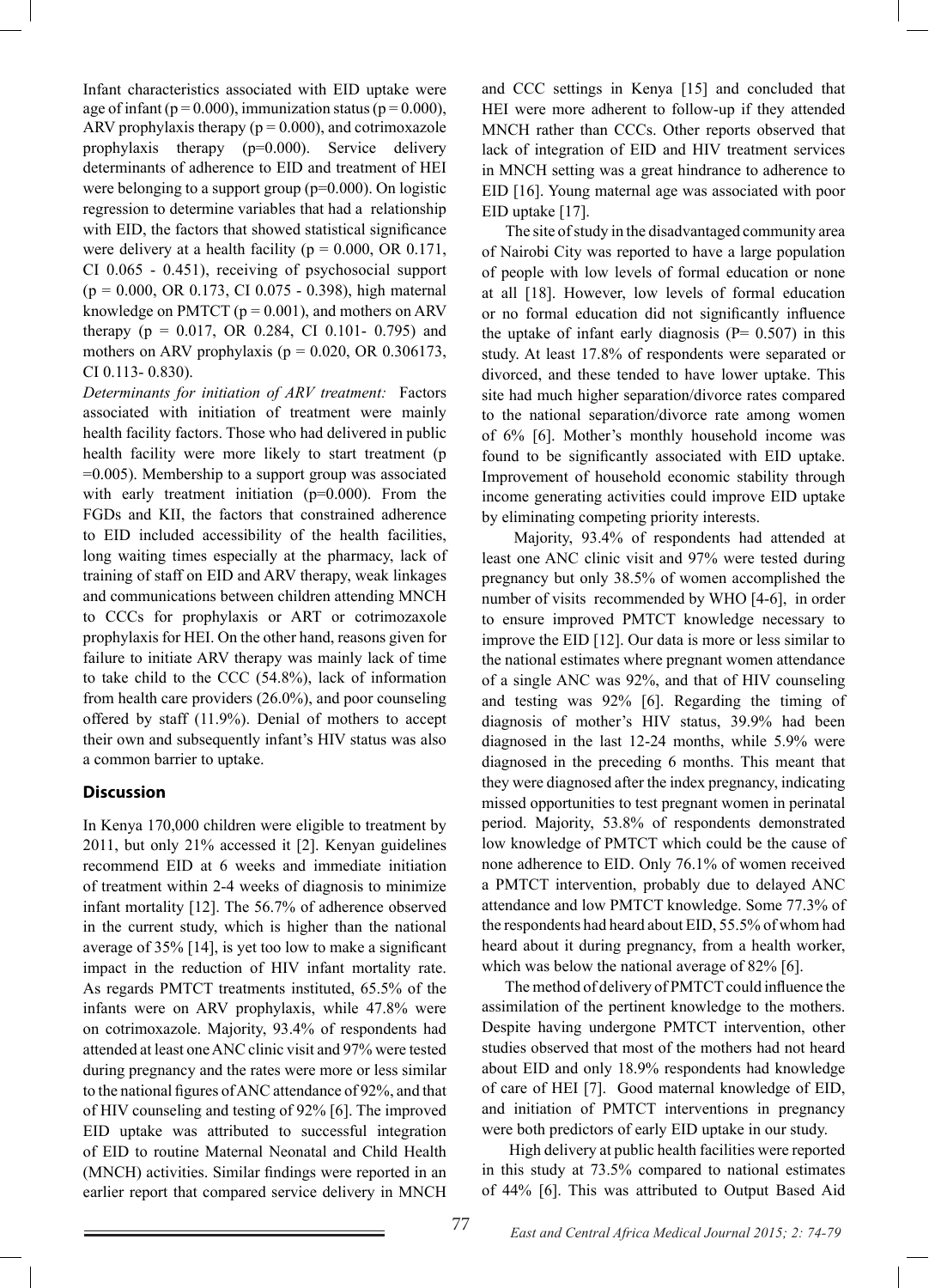(OBA), reproductive health vouchers that were available in this community through the provincial administration. Delivery in public health facility was associated with improved EID uptake. This could have been related to better staff familiarization with ARV guidelines. Moreover, being a member of support groups promoted adherence to EID, observations was also reported in an earlier report [19]. Two main themes on role of support groups emerged, mainly, the socio-emotional support received from other members and they also served to provide health education information for mothers of HEI.

 Infants coming for the 6 week immunizations program were more likely to adhere to EID [15,20]. Majority, 43.3% of infants were aged between 6-9 months, the age group likely to be attending CWC. In the data on ARV, 66.4% of the children were initiated to ARV prophylaxis at birth, which compares to the national figure of 63% [14]. Various constraints expressed by the respondents as negative factors influencing EID uptake included inaccessibility of health services due to long distances, lack of transport fare and long waiting time at the clinic. This was in line with the previous report that ineffective linkages of MNCH and CCC clinics factored negatively on EID uptake [21] in which high attrition rates from PMTCT care, high MTCT rates, and late infant diagnosis were noted in cases of separate programs for maternal and infant HIV prevention and care services. However, our study focused on mother–infant pairs attending health care services and may not be a reflection of those who kept away from these services or declined testing.

## **Conclusions**

The level of knowledge on PMTCT and in particular EID among the study population was low. The main determinants of EID were maternal age, average household income, maternal knowledge and practices on PMTCT and EID. The study identified poor referral systems and lack of integration of PMTCT and paediatric CCC as the main service delivery barriers. We recommend integration of PMTCT and paediatric HIV care and treatment services in the MNCH setting as well as establishment of effective linkages and referral mechanisms between PMTCT and treatment services.

## **Competing interests**

The authors declare that they have no competing interests.

### **Acknowledgements**

We are grateful to the Medical Officers in-charges of the two health facilities in which the study was conducted

(Kariobangi and Babadogo Health Centers) for their time and invaluable input during data collection.

### **References**

- 1. UN joint program on HIV/AIDS (UNAIDS), (2011) - Global plan towards elimination of new HIV infections among children by the year 2015 and keeping their mothers alive, Geneva.
- 2. WHO /UNAIDS/ UNICEF (2011). Global HIV/ AIDS Response: Epidemic update and health sector progress towards universal access 2011, Geneva.
- 3. UN joint program on HIV/AIDS (UNAIDS (2011) Global Report on the global AIDS Epidemic: 2010, Geneva.
- 4. National AIDS Control Council (NACC), (2010): United Nations General Assembly. Special session on HIV and AIDS (UNGASS) Country Report- Kenya.
- 5. National AIDS and STI control program (NASCOP), (2011). Guidelines for antiretroviral therapy in Kenya, 4<sup>th</sup> edition, Nairobi.
- 6. National AIDS and STI control program (NASCOP), (2011). National Health indicators for Kenya, Nairobi.
- 7. Kenya Demographic Health Survey (KDHS), (2008/9).
- 8. World Health Organization. Antiretroviral therapy for HIV infections in infants and children: Towards universal access: Recommendations for a Public health Approach, 2010 Revision, Geneva.
- 9. Marie-Louise N, Coovadia H, Cortina-Borsa M, Rollinset N*. et al*. Mortality of infected and uninfected infants born to HIV – infected mothers in Africa: A pooled analysis. *The Lancet.* 2004; **364**  (9441):1236 -1243.
- 10. Pendergast A, Tudor- Williams G, Jeana P, Burchett S and Goulder P. International perspectives, progress, and future challenges of paediatric HIV infection. *Lancet.* 2007; **370***:* 68- 80.
- 11. Violari AM, Mark FC, Gibb DM, Babiker AG, Steyn J, *et al*. Early antiretoviral therapy and mortality among HIV- infected infants. *New Eng J Med.* 2008; **359** (21): 2233- 2244.
- 12. World Health Organization. Antiretroviral therapy for treating pregnant women and preventing HIV infections in infants, Recommendations for a public health approach, 2010 version, Geneva. (WHO/ NASCOP, 2011).
- 13. Ministry of Health (2010): Prevention of mother to child transmission and paediatric HIV care and treatment, Joint IATT technical review Mission Report, Nairobi.